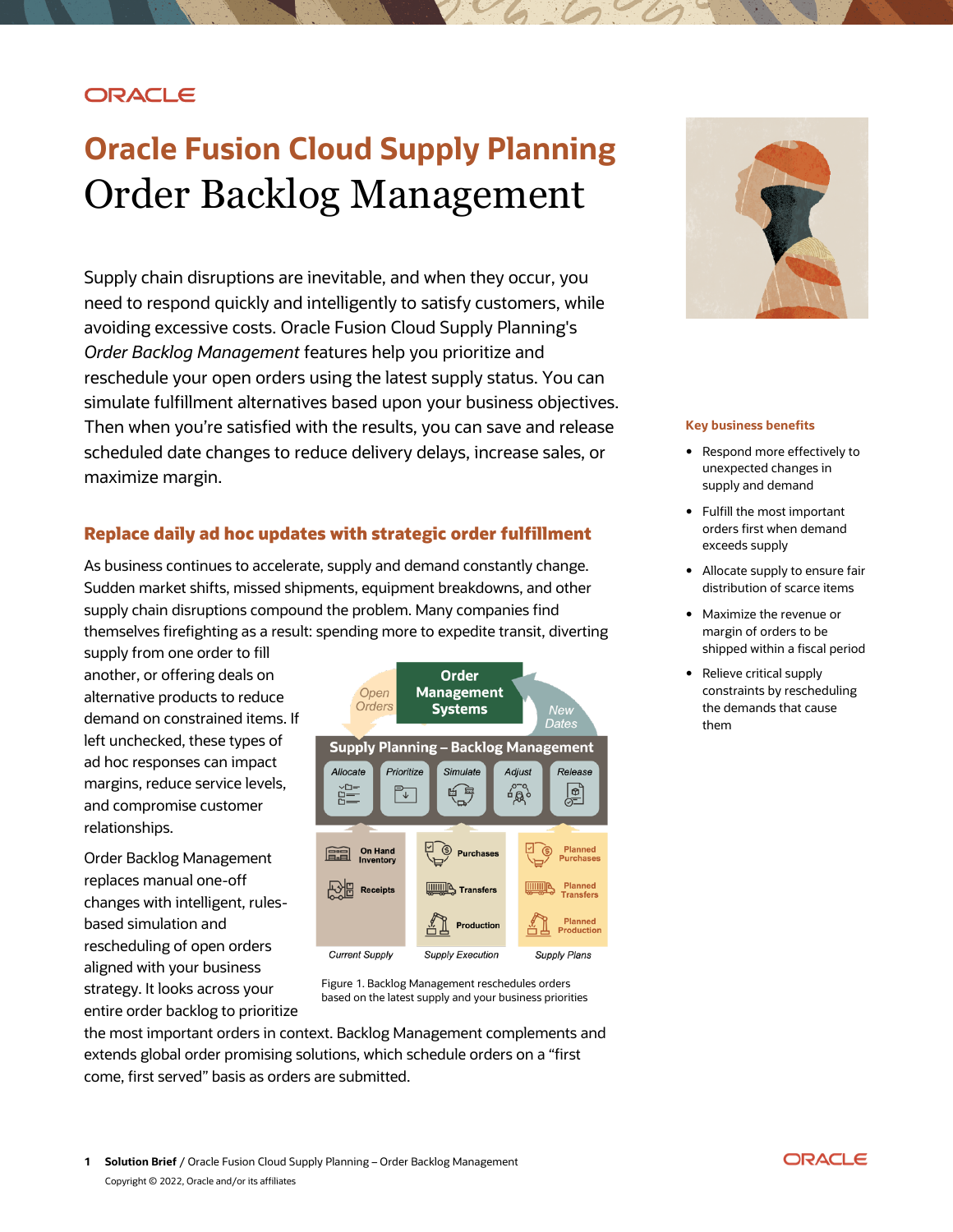#### **Review your order scheduling performance** *Key features Key features*

 You need to understand the overall performance of your scheduling operations to solve order backlog problems effectively. Backlog Management graphically summarizes your current and projected on-time fulfillment, the number and value of late demands, and your potential to improve. You can easily drill through the summary graphs and charts to isolate and reschedule orders that have the greatest impact on your business.



Figure 2. Analyze fulfillment performance and navigate to problem areas with one click

#### **Allocate scarce items to preferred customers or channels**

 Allocation rules help you honor commitments and distribute high-demand items more fairly by ensuring that a specified quantity or percentage of supply is available to meet demand. You can allocate supply by customer, organization, region, demand class, or any other plan attribute to prevent orders with a higher demand priority from consuming all available supply.

 You can arrange allocation rules in a hierarchy to balance the allocation of supply across your network. Child allocations share supply allocated to the parent node when needed. For example, you could use stock allocated for the European region if that allocated to the country of Spain runs out. You can also let higher- priority allocations consume supply from a lower-priority allocation pool. An rules, and override the automated output to achieve the best overall result. interactive workbench helps you review supply availability, manage allocation

#### **Use flexible business rules to prioritize important orders**

 Backlog Management ranks competing demands based upon criteria you set, such as requested date, order creation date, item category, and customer, in addition to other attributes that affect your business. You can use these rule- based priorities to maximize the value of orders that can be shipped within a fiscal period, fulfill orders that are reaching critical delay thresholds, or deploy available supply to the highest margin orders. You can apply alternative rules to compare the results and adapt to changing business conditions.

- • Allocate a quantity or percentage of supply by customer, channel, and other attributes
- • Prioritize orders in the backlog using flexible business rules
- • Reschedule orders using the latest supply information
- sourcing, transit mode and fulfillment policies to • Model what-if changes to improve results
- • Lock demands that should not be rescheduled
- alternatives to identify the • Simulate multiple fulfillment best strategy
- • Release the best plan for execution, and cancel or reschedule them as needed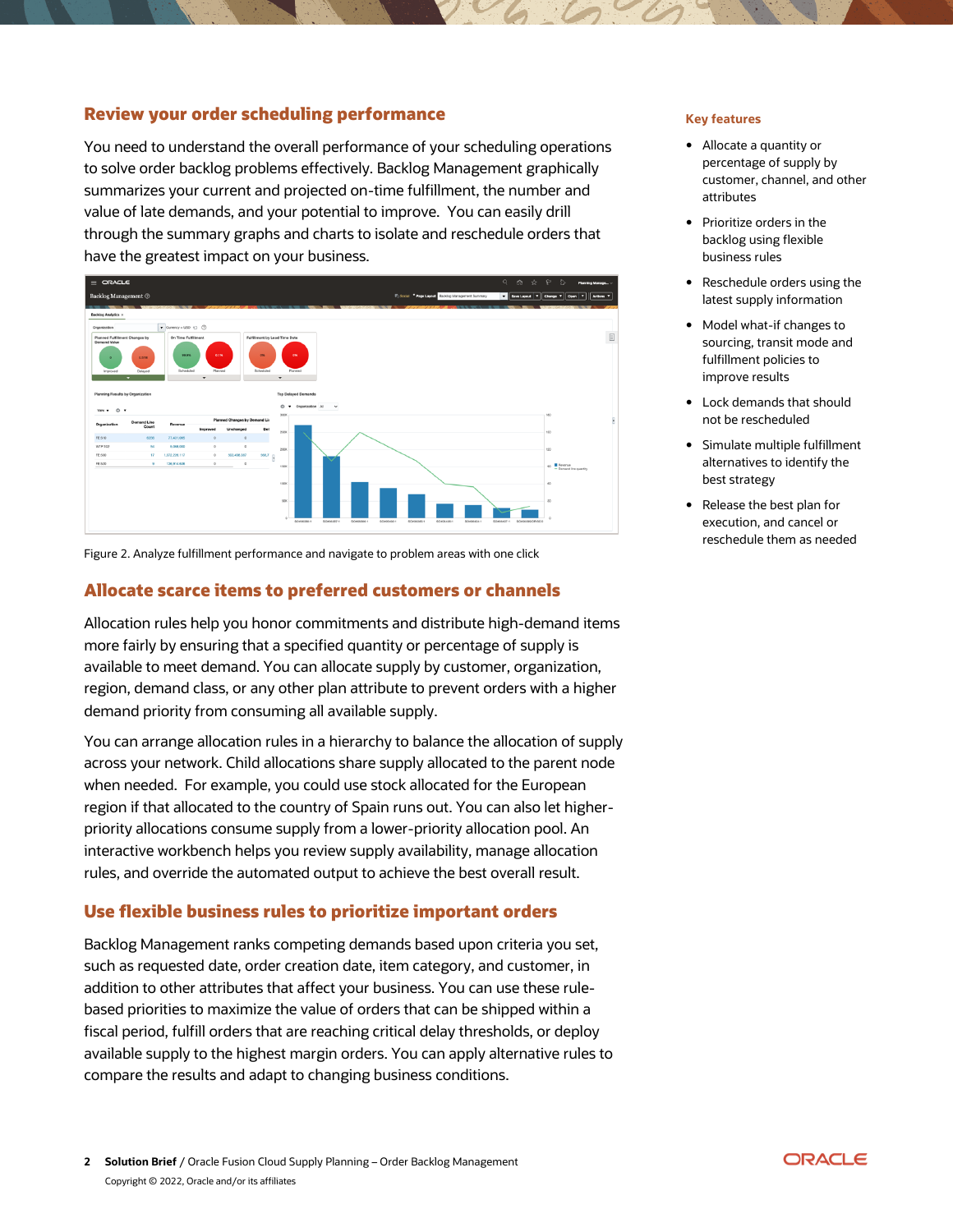Sometimes you must ship or deliver a critical order on a particular date. Backlog Management allows you to specify and lock dates on individual orders so they are preserved during rescheduling.

#### **Improve order schedule dates and solve fulfillment problems**

 Once your priorities are set, you can review problem order lines and revise their sourcing and fulfillment policies to improve scheduling results. To help you address order scheduling issues and opportunities, Backlog Management highlights the value of orders that you can reschedule to earlier dates, as well as those that no longer have supply available to meet their current shipment or delivery plan.

 You may need to update an order's sourcing, shipment method, or other fulfillment attributes to maximize availability. You can edit these attributes for groups of order lines in Backlog Management, simulate, and review the results of your changes. You can save the edits that best meet your objectives.

| $\equiv$ ORACLE                                                                                                                                                                     |                                 |                                             |                              |         |                                      |                                                                   |                        |                          |                              |                                                                    | Q                                                  | 命                      | $\sim$<br><b>Y</b>                               | $\triangleright$            | Planning Manage    |               |
|-------------------------------------------------------------------------------------------------------------------------------------------------------------------------------------|---------------------------------|---------------------------------------------|------------------------------|---------|--------------------------------------|-------------------------------------------------------------------|------------------------|--------------------------|------------------------------|--------------------------------------------------------------------|----------------------------------------------------|------------------------|--------------------------------------------------|-----------------------------|--------------------|---------------|
| <b>Backlog Management</b> 2                                                                                                                                                         |                                 |                                             |                              |         |                                      |                                                                   |                        |                          |                              | <b>F</b> Scota <sup>*</sup> Page Layout Backlog Management Summary |                                                    | Seve Layout   v        |                                                  | Change <b>v</b>    Open   v | Actions <b>v</b>   |               |
|                                                                                                                                                                                     |                                 |                                             |                              |         |                                      |                                                                   |                        |                          |                              |                                                                    |                                                    |                        |                                                  |                             |                    |               |
| Backlog Analytics x Backlog Analysis x                                                                                                                                              |                                 |                                             |                              |         |                                      |                                                                   |                        |                          |                              |                                                                    |                                                    |                        |                                                  |                             |                    |               |
| Backlog Analysis 2                                                                                                                                                                  |                                 |                                             |                              |         |                                      |                                                                   |                        |                          |                              |                                                                    |                                                    |                        |                                                  |                             | Done               | 目             |
| > Search                                                                                                                                                                            |                                 |                                             |                              |         |                                      |                                                                   |                        |                          |                              |                                                                    |                                                    |                        | Advanced Manage Conditions Saved Search FE:500_1 |                             | $\checkmark$       |               |
| Search Results                                                                                                                                                                      |                                 |                                             |                              |         |                                      |                                                                   |                        |                          |                              |                                                                    |                                                    |                        |                                                  |                             |                    |               |
| / □ ▼ © / Leyout Application Default<br>辟<br>Demand Priority Rule DP(Reg Date + Reverse) v   Run Plan   v   Save Planning Results<br>Actions = View =<br>$v$ Save $v$<br>ю.<br>$-1$ |                                 |                                             |                              |         |                                      |                                                                   |                        |                          |                              |                                                                    |                                                    |                        |                                                  |                             |                    |               |
| Order A<br>÷<br>Order Line<br>Number<br>Munsha                                                                                                                                      | <b>Name</b><br><b>Kame Type</b> | Requested<br><b>Customer</b><br><b>Herm</b> | Required Fit Planned<br>Date | Date    | <b>Requested Item</b><br>Description | Requested<br>Calculated?<br>Ship-from<br>Priority<br>Organization | <b>Order Revenue</b>   | <b>Scheduled</b><br>Date | Schedule<br>Days of<br>Delay | Planned<br>Days of<br>Days of<br>Improver<br>Delay                 | Planned<br>Ship-from Release Status<br>Organizatio | Scheduled<br>Ship Date | Scheduled<br><b>Arrival Date</b>                 | <b>Requested Planned</b>    | Quantity Ship Date |               |
| SO#06385                                                                                                                                                                            |                                 | Drisco Hi FIT10000                          | 3/21/28                      | 4/5/28  | FIT 10000 Ellioti FE:500             |                                                                   | 70.139.079 USD 4/5/28  |                          | 15                           | 15                                                                 | FE:500                                             | 4/5/28                 |                                                  |                             | 100 4/5/28         |               |
| SO#06387                                                                                                                                                                            |                                 | Drisco H., FIT20000                         | 3/21/28                      | 4/5/28  | FIT 20000 Tread FE:500               |                                                                   | 180,357,631 USD 4/5/28 |                          | 15                           | 15                                                                 | FE:500                                             | 4/5/28                 |                                                  |                             | 100 4/5/28         |               |
| SO#05399  DRL Ship<br>SO#05399                                                                                                                                                      |                                 | Drisco H                                    | 3/21/28                      | 5/22/28 |                                      | FE:500                                                            | 24,648,876 USD 3/21/28 |                          | $\circ$                      | 62<br>40                                                           | FE:500                                             | 3/21/28                |                                                  |                             | 5/22/28            |               |
| SO#05401                                                                                                                                                                            |                                 | Drisco Hi FIT10000                          | 3/23/28                      | 3/23/28 | FIT 10000 Ellioti FE:500             |                                                                   | 52,604,309 USD 3/23/28 |                          | $\theta$                     | $\circ$                                                            | 0 FE:500                                           | 3/23/28                |                                                  |                             | 75 3/23/28         | $\mathcal{R}$ |
| SO#06403                                                                                                                                                                            |                                 | Drisco Hi FIT10000                          | 3/24/28                      | 3/24/28 | FIT 10000 Ellipti FE:500             |                                                                   | 70,139,079 USD 3/24/28 |                          | $\alpha$                     | $\circ$                                                            | <b>FE:500</b>                                      | 3/24/28                |                                                  |                             | 100 3/24/28        | $\alpha$      |
| SO#05454                                                                                                                                                                            |                                 | Drisco Hi FIT12000                          | 3/24/28                      | 4/3/28  | FIT 12000 Ellipti FE:500             |                                                                   | 38,576,493 USD 4/1/28  |                          |                              | 10 <sub>1</sub>                                                    | <b>FE:500</b>                                      | 3/24/28                | 4/1/28                                           |                             | 55 3/27/28         | ×             |
| SO#05405                                                                                                                                                                            |                                 | Drisco Hi FIT10000                          | 3/24/28                      | 3/24/28 | FIT 10000 Elipti FE:500              |                                                                   | 70,139,079 USD 3/24/28 |                          | $\circ$                      | $\circ$                                                            | <b>FE:500</b>                                      | 3/24/28                |                                                  |                             | 100 3/24/28        | 3             |
| SO#06407                                                                                                                                                                            |                                 | New Star FIT23000                           | 3/31/28                      | 4/10/28 | FIT 23000 Tread FE:500               |                                                                   | 30,059,605 USD 4/10/28 |                          | 10                           | 10                                                                 | FE:500                                             | 4/10/28                |                                                  |                             | 10 4/10/28         | A             |
| SO#05408<br>- 1                                                                                                                                                                     |                                 | New Star FIT23000                           | 4/3/28                       | 4/3/28  | FIT 23000 Tread FE:500               |                                                                   | 18.035.763 USD 4/3/28  |                          | $\alpha$                     | $\circ$                                                            | FE:500                                             | 4/3/28                 |                                                  |                             | 6 4 3/28           |               |
| SO#05409<br>٠                                                                                                                                                                       |                                 | New Star FIT23000                           | 4/3/28                       | 4/3/28  | FIT 23000 Tread FE:500               |                                                                   | 12,023.842 USD 4/3/28  |                          | $\circ$                      | $\circ$                                                            | $0$ FE:500                                         | 4/3/28                 |                                                  |                             | 4 4/3/28           |               |
| SO#05386                                                                                                                                                                            |                                 | Drisco H., FIT10000                         | 4/5/28                       | 5/22/28 | FIT 10000 Ellioti FE:500             |                                                                   | 105,208,618 USD 4/5/28 |                          | $\circ$                      | 47                                                                 | $-47$ FE:500                                       | 4/5/28                 |                                                  |                             | 150 5/22/28        |               |
| SO#06388                                                                                                                                                                            |                                 | Drisco Hi FIT20000                          | 4/5/28                       | 5/22/28 | FIT 20000 Tread FE:500               |                                                                   | 270.536.447 USD 4/5/28 |                          | $\circ$                      | 47                                                                 | 47 FE500                                           | 4/5/28                 |                                                  |                             | 150 5/22/28        | s             |
| SO#05402                                                                                                                                                                            |                                 | Drisco Hi FIT10000                          | 4/5/28                       | 5/22/28 | FIT 10000 Ellipti FE:500             |                                                                   | 87,673,848 USD 4/5/28  |                          | $\alpha$                     | 47<br>$-17$                                                        | FE:500                                             | 4/5/28                 |                                                  |                             | 125 5/22/28        |               |
| 50#05406<br>٠                                                                                                                                                                       |                                 | Drisco Hi FIT10000                          | 4/7/28                       | 5/22/28 | FIT 10000 Elipti FE:500              |                                                                   | 42,083,447 USD 4/7/28  |                          | $\circ$                      | 45<br>45                                                           | <b>FE:500</b>                                      | 4/7/28                 |                                                  |                             | 60 5/22/28         |               |
| Rows Selected 1                                                                                                                                                                     |                                 |                                             |                              |         |                                      |                                                                   |                        |                          |                              |                                                                    |                                                    |                        |                                                  |                             | Rows Retrieved: 14 |               |
|                                                                                                                                                                                     |                                 |                                             |                              |         |                                      |                                                                   |                        |                          |                              |                                                                    |                                                    |                        |                                                  |                             |                    |               |

Figure 3. Review and update sourcing, shipping, and fulfillment policies for selected orders

 When a group of items should ship or arrive together, limited availability of a single component can delay the entire order. Backlog Management's guided resolution pinpoints the components or items that are delaying scheduling of a set, so you can decide whether to remove them, find a different source, or substitute another item to meet demand.

#### **Simulate order scheduling results**

 At any time during the process, you can run the plan to simulate rescheduling. The system applies your rules and edits to calculate order sources and dates based upon the latest supply data. Backlog Management graphically displays the results, highlighting improvements and any additional delays.

 Rescheduling orders unnecessarily can reduce customer satisfaction. By default, Backlog Management preserves existing scheduled dates for orders as it identifies opportunities to improve dates for backlogged demands. This minimizes the need to communicate and negotiate changes to delivery dates.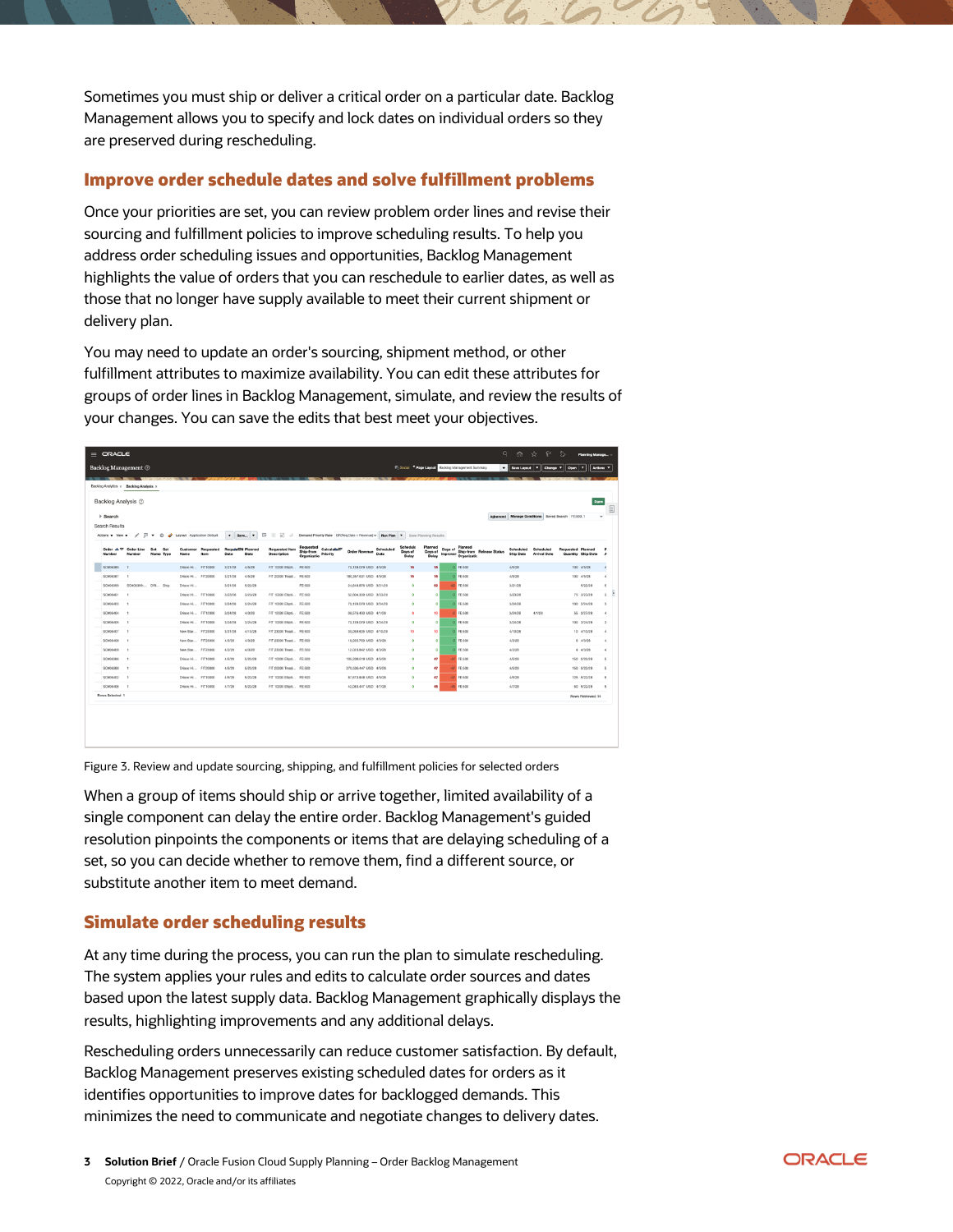Clearing the *Enforce Current Commit* flag allows you to delay lower priority **Related products**  orders and satisfy higher priority ones if needed.

 Large anticipated orders can have a major impact on your order backlog. To account for them, you can simulate demand with an "inquiry order" via a file or REST service that consumes supply just like any other order but cannot be scheduled. Inquiry orders help you project the proposed order's delivery date and predict how lower-priority orders might be delayed without affecting execution systems.

#### **Execute the new supply plan**

 When you're satisfied with the results, you can release new shipment and delivery dates, sources, and transmit modes for affected orders to Oracle Cloud Order Management or to export files that you can load into an on-premise order management system. You can also automate the whole process of gathering the latest supply information, rescheduling, and releasing updated orders for execution.



Figure 4. Backlog Management is tightly integrated with Oracle Cloud Order Management

 Backlog Management also works in tandem with the Global Order Promising component of Oracle Cloud Order Management. You can schedule orders as they arrive in real time using Global Order Promising and refine the schedule dates later in Backlog Management. Alternatively, if your company does not you can load unscheduled orders into Backlog Management from an external order management solution and schedule them in the context of the overall immediately provide customers with a promise date when they place an order, backlog.

#### **Complement Supply Planning by rescheduling demands**

 Supply planners usually work to satisfy a given set of demands by resolving supply constraints. Yet these demands may include orders that have become infeasible. By prioritizing and rescheduling these orders in Backlog Management based upon your latest supply plans and execution status, you can take pressure off overtaxed resources, or free up supply to reduce or eliminate other constraints. Iterating between Supply Planning and Backlog Management can rebalance supply and demand to satisfy the greatest number of customers with a given set of resources, suppliers, and materials.

## • **Oracle Cloud Demand**

- models future shipments, orders, and other demand **Management** predicts and signals.
- **Oracle Cloud Sales &**  business plans and operations across the sales, supply chain organizations. **Operations Planning** aligns marketing, finance, and
- **Oracle Cloud Supply Chain**  forecasts with suppliers and collaborates on their supply **Collaboration** shares order commitments.
- **Oracle Cloud Order**  and standardizes your order fulfillment across multiple **Management** centralizes sales channels.
- **Oracle Cloud Supply Chain**  shipping, receiving, transfers, and other execution activities across the global supply **Execution** defines and executes production, chain.
- **Oracle Cloud Procurement**  contracts and purchasing of integrates sourcing, goods and services.